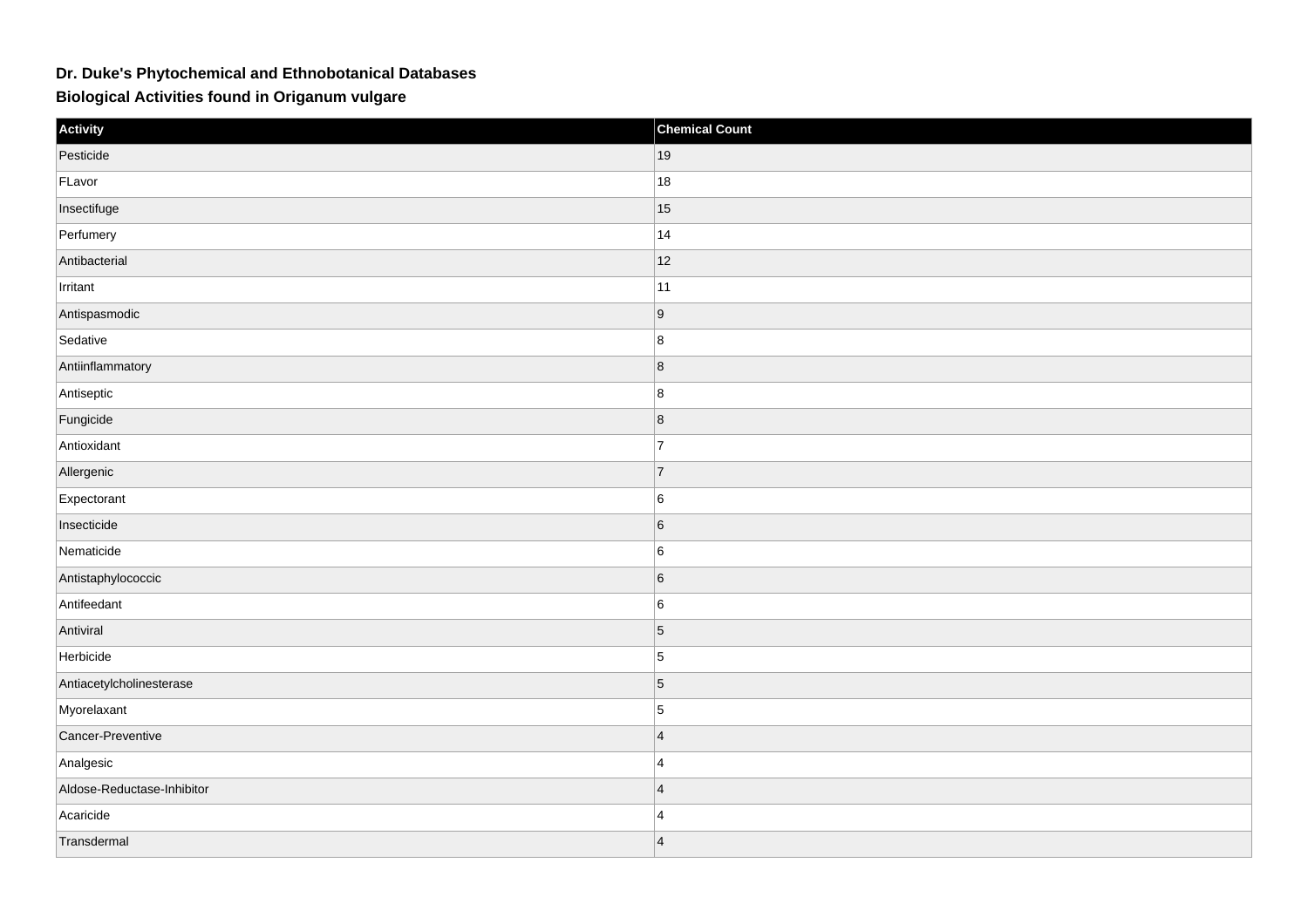| Activity                | <b>Chemical Count</b> |
|-------------------------|-----------------------|
| Candidicide             | $\vert$ 4             |
| Allelochemic            | $\vert$ 4             |
| Spasmogenic             | 4                     |
| ACE-Inhibitor           | $\vert$ 4             |
| Trichomonicide          | 4                     |
| P450-2B1-Inhibitor      | $ 3\rangle$           |
| Antialzheimeran?        | 3                     |
| Antiacne                | 3                     |
| Antiradicular           | 3                     |
| Antiflu                 | $ 3\rangle$           |
| Antinitrosaminic        | 3                     |
| Carminative             | $ 3\rangle$           |
| Enterorelaxant          | $\vert$ 2             |
| Antistreptococcic       | $\vert$ 2             |
| Dermatitigenic          | $ 2\rangle$           |
| Interleukin-6-Inhibitor | $ 2\rangle$           |
| $\vert$ (-)-Inotropic   | $ 2\rangle$           |
| Tracheorelaxant         | $ 2\rangle$           |
| Anticancer              | $\vert$ 2             |
| Candidistat             | $ 2\rangle$           |
| Antiasthmatic           | $ 2\rangle$           |
| Anesthetic              | $ 2\rangle$           |
| Antimelanomic           | $ 2\rangle$           |
| Motor-Depressant        | $\vert$ 2             |
| Antitumor               | $ 2\rangle$           |
| Allelopathic            | $\vert$ 2             |
| Chemopreventive         | $ 2\rangle$           |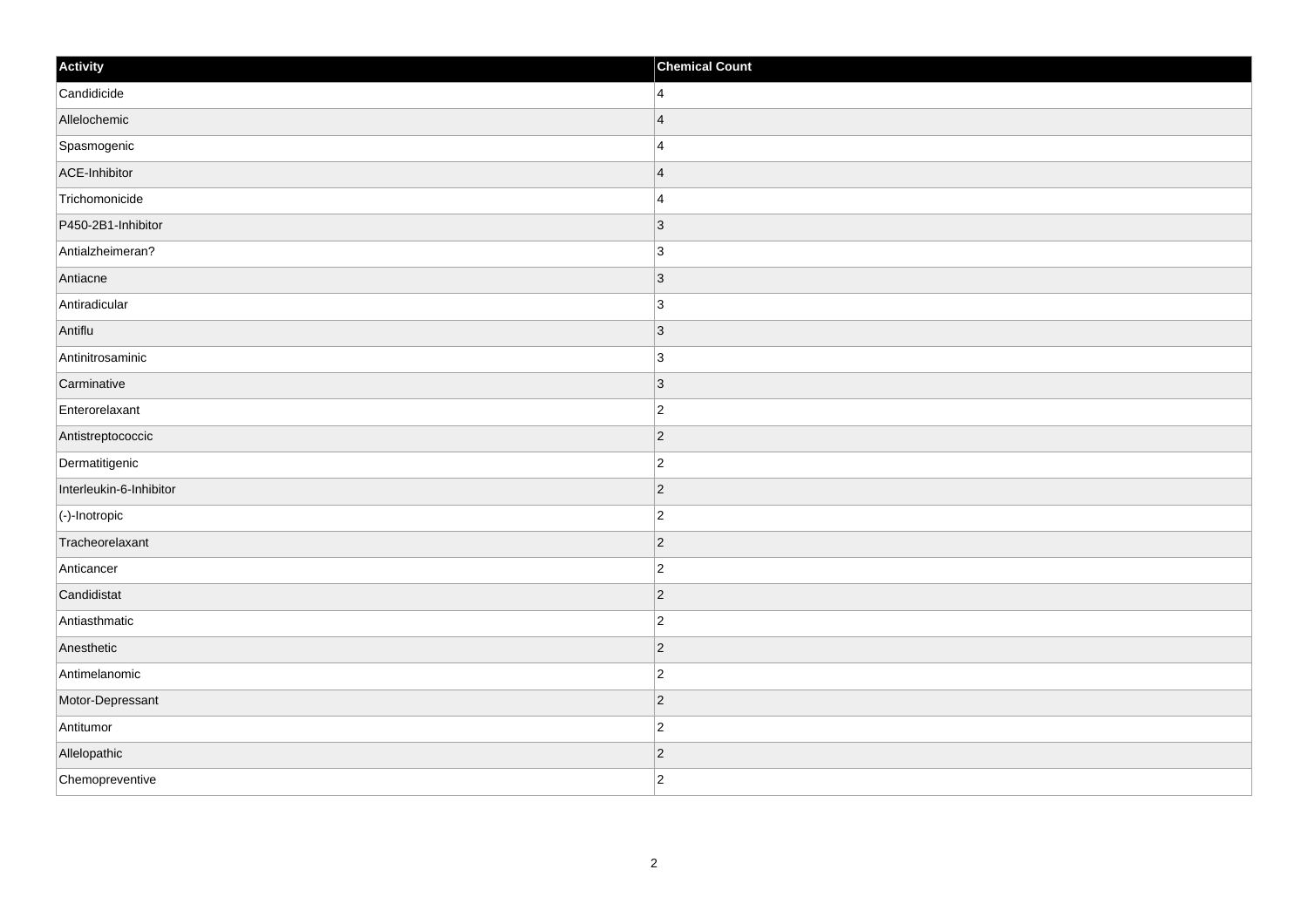| Activity                 | <b>Chemical Count</b> |
|--------------------------|-----------------------|
| Anthelmintic             | $ 2\rangle$           |
| Antimutagenic            | $\overline{2}$        |
| (-)-Chronotropic         | $ 2\rangle$           |
| Insectiphile             | $\overline{c}$        |
| Antibronchitic           | $\overline{2}$        |
| Antioxidant (LDL)        | $ 2\rangle$           |
| Fungistat                | $ 2\rangle$           |
| Vermicide                | $\overline{c}$        |
| Antisalmonella           | $ 2\rangle$           |
| Tranquilizer             | $\overline{2}$        |
| Cyclooxygenase-Inhibitor | $\overline{2}$        |
| CNS-Stimulant            | $ 2\rangle$           |
| Anticariogenic           | $ 2\rangle$           |
| Antiatherosclerotic      | $\overline{c}$        |
| Antiplaque               | $ 2\rangle$           |
| Antitussive              | $ 2\rangle$           |
| Laxative                 | $\overline{2}$        |
| Deodorant                | $\overline{c}$        |
| GST-Inducer              | $\vert$ 1             |
| Antiacetylcholine        | $\mathbf{1}$          |
| Fungiphilic              | 1                     |
| Antineuritic             | $\mathbf{1}$          |
| Antitumor (Pancreas)     | $\mathbf 1$           |
| Antilithic?              | $\mathbf{1}$          |
| Molluscicide             | $\mathbf 1$           |
| Varroacide               | 1                     |
| Antihalitosic            | $\vert$ 1             |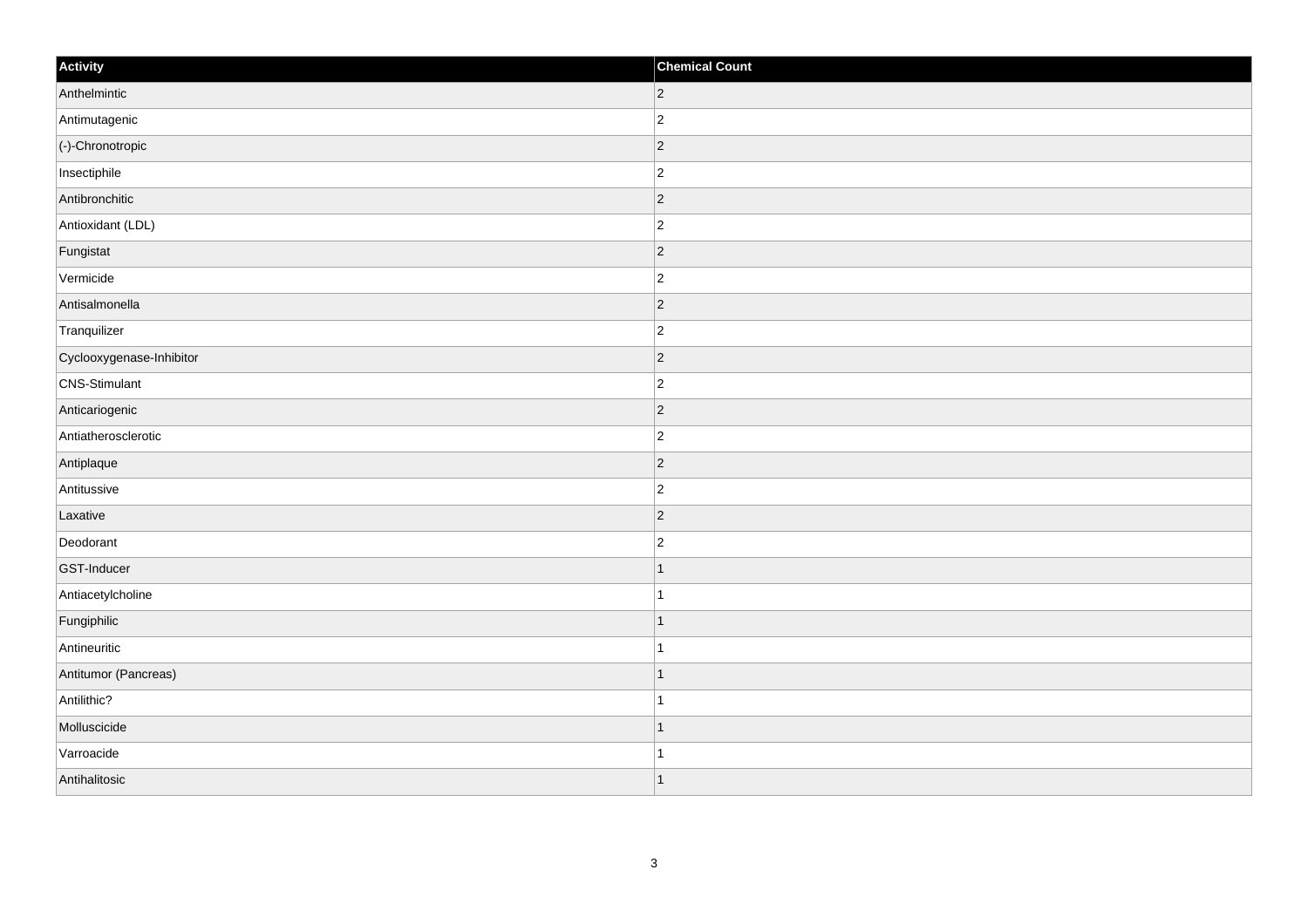| Activity             | <b>Chemical Count</b> |
|----------------------|-----------------------|
| Antirhinoviral       | 1                     |
| Culicide             |                       |
| Antidiuretic         |                       |
| Antiprostaglandin    | 1                     |
| Cicatrizant          | 1                     |
| Inhalant             |                       |
| Antiperiodontic      |                       |
| NO-Genic             | -1                    |
| Apoptotic            |                       |
| Gastroirritant       | -1                    |
| Antinociceptive      | 1                     |
| Antitumor (Stomach)  |                       |
| Vermifuge            |                       |
| Diuretic             |                       |
| Larvicide            |                       |
| Dentifrice           | -1                    |
| Antiesophagitic      | 1                     |
| Sprout-Inhibitor     | ٠                     |
| CNS-Toxic            |                       |
| Anticholinesterase   |                       |
| Antibacillary        |                       |
| Hypocholesterolemic? | 1                     |
| Antipneumonic        | 1                     |
| Ozone-Scavenger      |                       |
| Bronchoprotectant    |                       |
| Antiaggregant        | 1                     |
| Gram(-)icide         | 1                     |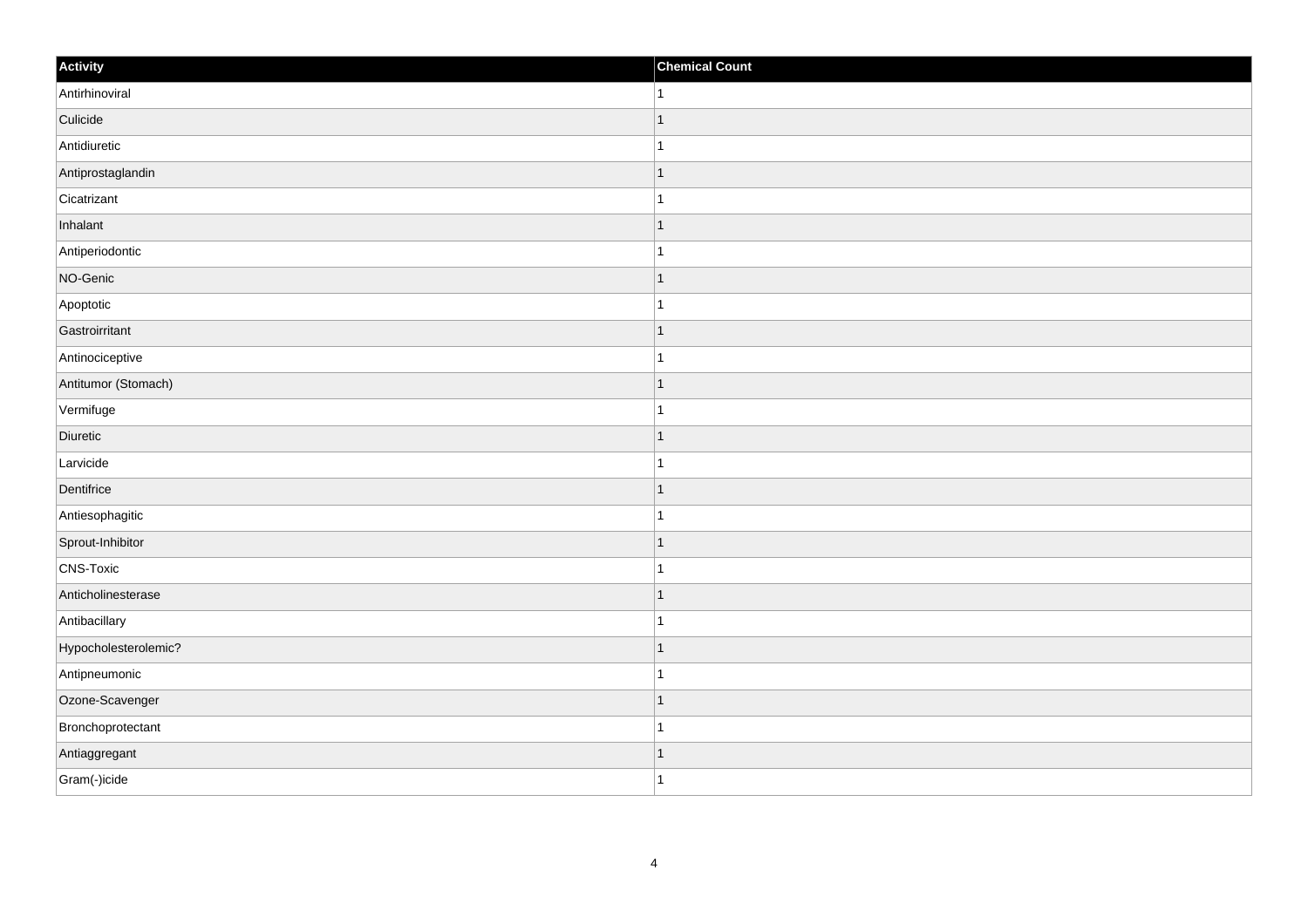| Activity                | <b>Chemical Count</b> |
|-------------------------|-----------------------|
| Antiotitic              | $\vert$ 1             |
| Antiulcer               | $\mathbf{1}$          |
| Antitumor (Colon)       | $\overline{1}$        |
| Allergenic?             | $\mathbf{1}$          |
| Enterocontractant       | $\overline{1}$        |
| Antilithic              | $\overline{1}$        |
| Lipolytic               | $\mathbf{1}$          |
| AChE-Inhibitor          | $\mathbf{1}$          |
| Urinary-Antiseptic      | $\overline{1}$        |
| Dermal                  | $\mathbf{1}$          |
| Antirheumatic           | $\overline{1}$        |
| Termiticide             | $\overline{1}$        |
| Counterirritant         | $\mathbf{1}$          |
| Anticonvulsant          | $\mathbf{1}$          |
| Antiproliferative       | $\overline{1}$        |
| Prostaglandin-Inhibitor | $\mathbf{1}$          |
| Cholesterolytic         | $\overline{1}$        |
| Immunomodulator         | $\overline{1}$        |
| P450-Inducer            | $\mathbf{1}$          |
| Antiarthritic           | $\mathbf{1}$          |
| Hepatoprotective        | $\overline{1}$        |
| Antiyeast               | $\mathbf{1}$          |
| Antitumor (Prostate)    | $\mathbf{1}$          |
| Ancylostomicide         | $\mathbf{1}$          |
| Enterotoxic             | $\overline{1}$        |
| Antilymphomic           | $\mathbf{1}$          |
| Mosquitofuge            | $\mathbf{1}$          |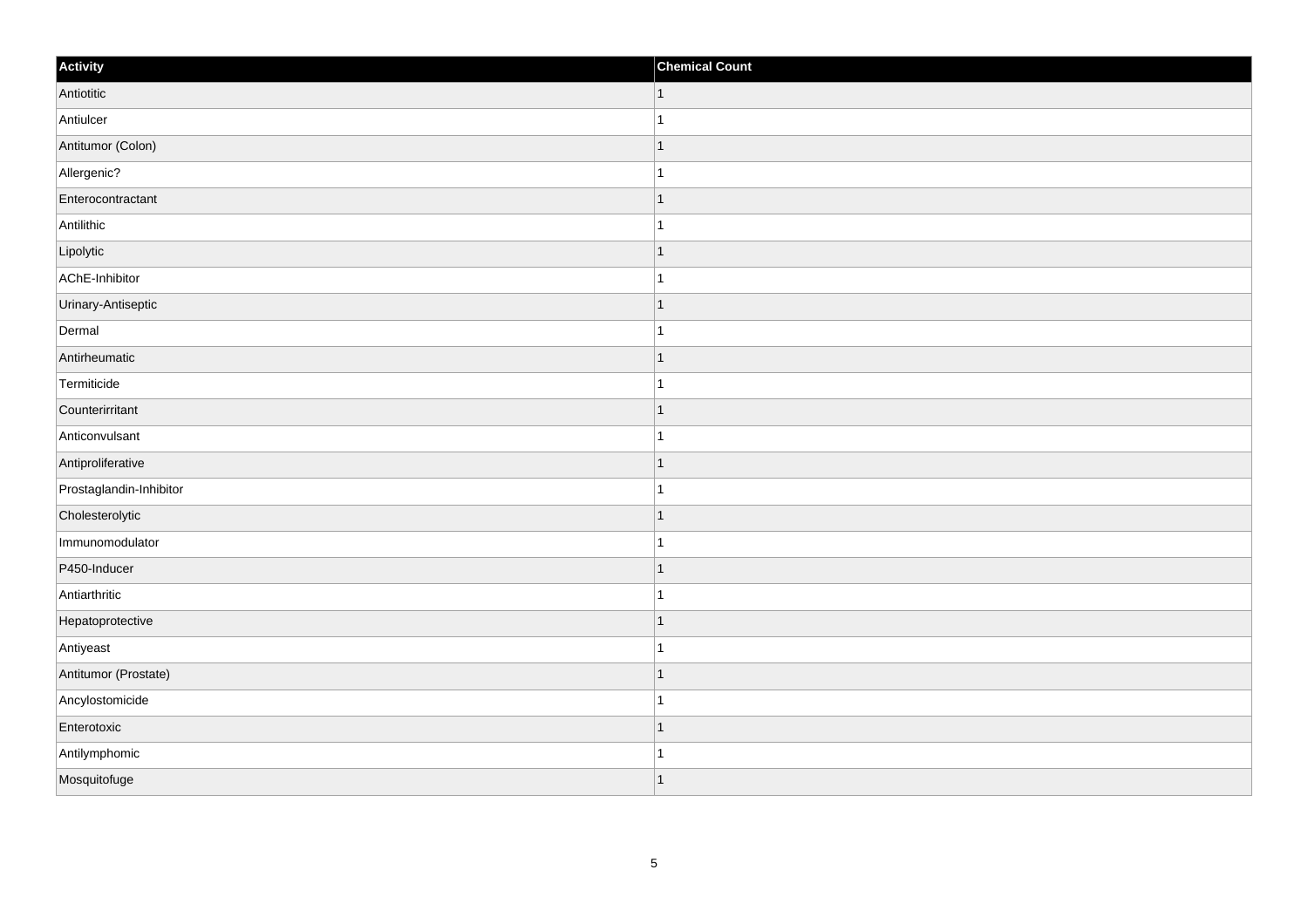| Activity                          | <b>Chemical Count</b> |
|-----------------------------------|-----------------------|
| Antitrichinosic                   | 1                     |
| Detoxicant                        |                       |
| Antiherpetic                      |                       |
| Abortifacient                     | 1                     |
| Antiescherichic                   | 1                     |
| Antipyretic                       |                       |
| Insect-Repellent                  |                       |
| Peristaltic                       |                       |
| Histaminic                        |                       |
| Ornithine-Decarboxylase-Inhibitor | 1                     |
| Ataxigenic                        | 1                     |
| Antiadenomic                      |                       |
| Gram(+)icide                      |                       |
| Antiobesity                       |                       |
| Ankylostomacide                   |                       |
| Antimetastatic (Stomach)          | 1                     |
| Antitumor (Breast)                | 1                     |
| Vulnerary                         |                       |
| Emetic                            |                       |
| Antilepric                        |                       |
| Antirheumatalgic                  |                       |
| Stomachic                         |                       |
| Coleoptophile                     |                       |
| Anticholinesterase?               |                       |
| Antiproliferant                   | -1                    |
| Photosensitizer                   | -1                    |
| Choleretic                        | 1                     |